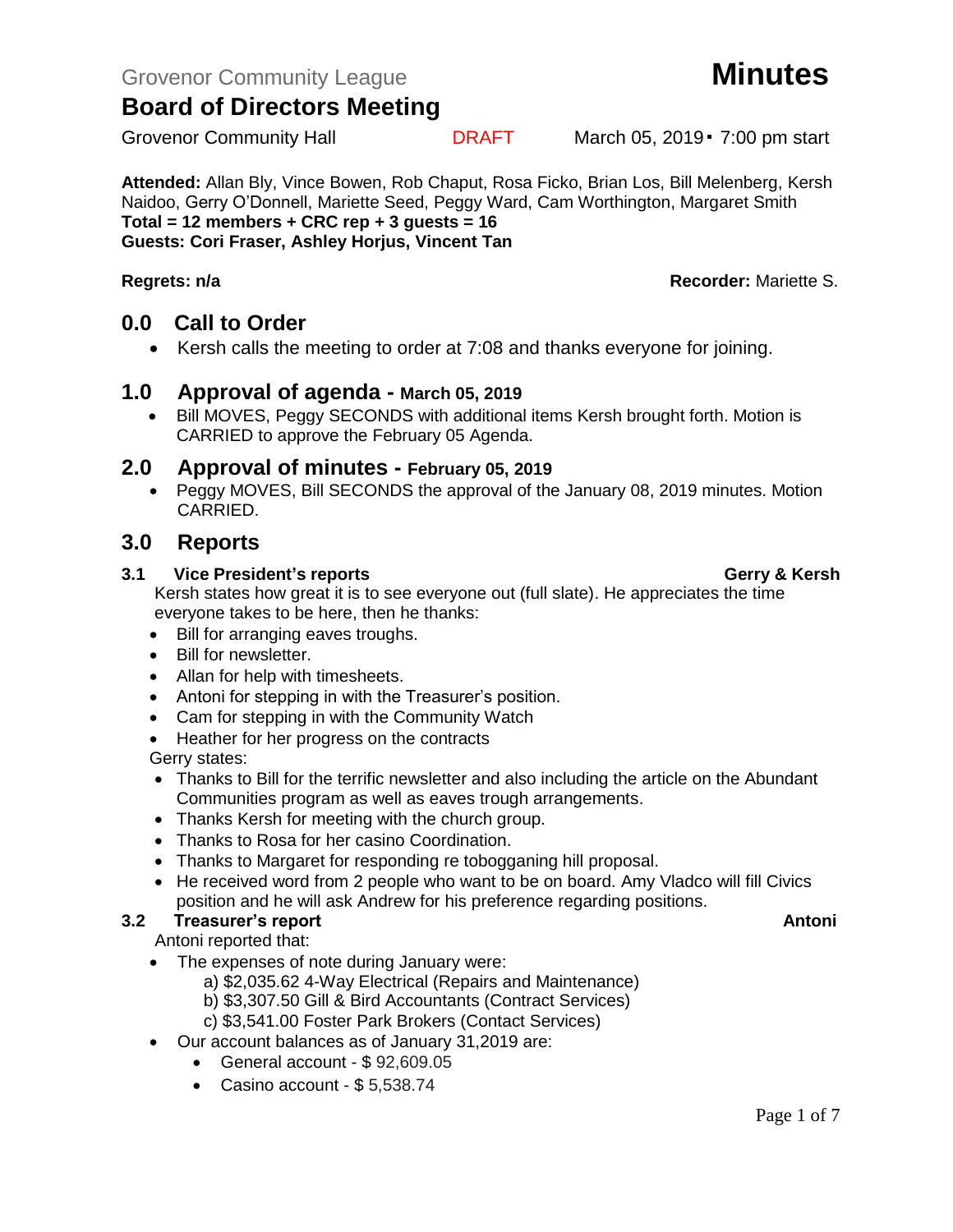## **3.3** Civics report **Kersh/Gerry**

Kersh reports that:

- Another Jasper Gates redevelopment meeting is tomorrow night at 6:30 pm. Kersh is planning on going.
- The whole block on southwest corner of 149 Street & Stony Plain Road is under redevelopment consideration.
- Development notice came today for 104 avenue and 145 street south east corner. A fourplex is planned. The developer is a board member of Glenora.
- He wanted to confirm that the board has no part in the homeowner variance concern of last meeting. Agreed. (Variance has since been granted to homeowner).
- Another variance request from resident. Gerry mentions issue re requirements for sewage waste outlet. Doesn't appear to be an issue from community safety perspective.
- North east corner of 145 street and 106 avenue was subdivided.

## **3.4 City of Edmonton Margaret**

Margaret reports:

- CLOG is due April 24
- CLIP is due April 27
- Motion to approve a thousand dollars to Green Shack program for this summer. Moved by Heather; seconded by Vince. Approved. This is a regular donation every year.
- Mallory Linthorne is program coordinator for our area.
- If league wanted to go forward with toboggan hill, we should consult with school. **Action item:** Heather to ask Antoni for cheque to pay for Greenshack program.

**Action item:** Brian to send information to Vince to ask school about toboggan hill.

# **4.0 Old business**

### **4.1 Sports report Rosa**

Rosa stated that:

- The Indoor 2018-19 Soccer season is over except for those teams that will be going to Provincials or Inter-Cities Finals.
- Overall, all the teams did well this season.
- The U9 Girls (coached by Rob Chaput) went on to City Finals and placed fourth.
- The U17 Boys (coached by Brian Ficko, John Appleby and Sven Luedemann) ended in Tier 4 (one level below club) and won Silver at City Finals.
- They will now go onto Provincials held between March 15-17 in Calgary.
- All of our teams, except for the U7, attended the EWZSA Slush Cup, the biggest indoor tournament in North America.
- Both the U9 Girls and the U17 Boys won Silver. They host the largest indoor tournament in north America.
- The registration for the Outdoor Season has begun and will close on March 11th, with late registration starting March 12th.
- We probably will be hosting a U4, U5, U7, U9 Girls and a U17 Boys team. We should have almost all coaches in place for these teams.
- Outdoor registration starts next week online.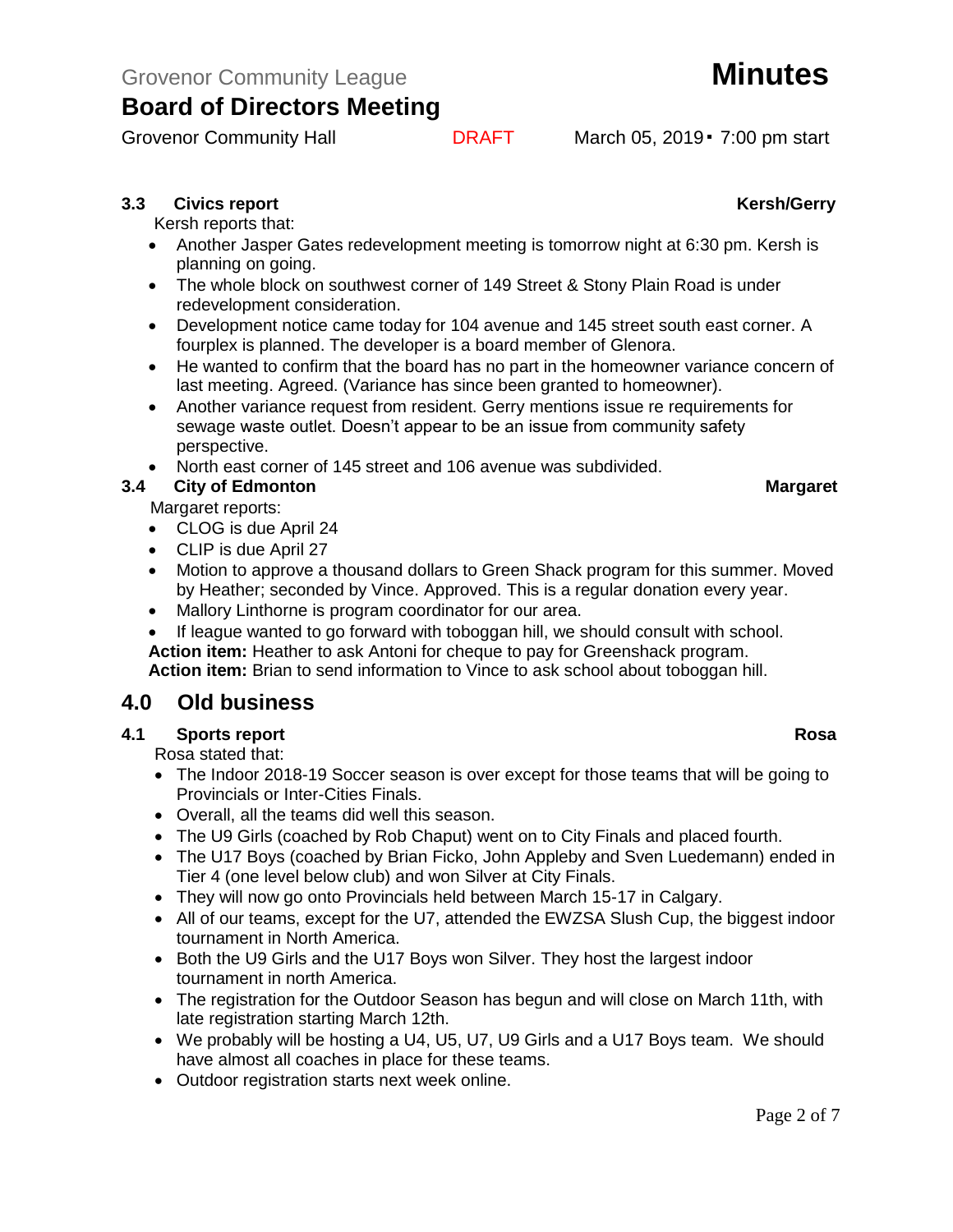Grovenor Community Hall **DRAFT** March 05, 2019 • 7:00 pm start

## **4.2 Facilities status update (Hall)** Allowski Charles Constantine Material Mersh

Kersh reports that:

• It was reported that the back door of the hall was found open. Alarm went off.

# **4.3 Rec Centre and Ice Rinks update Gerry Gerry Gerry**

Kersh reported that:

- Aside from being closed due to cold weather, overall the rinks program was successful in general.
- Ashely reports that she gets a lot of complaints about rink not being open and walks not being cleared. Gerry advised that we close if -20 C and that's what we need to reply.
- Snow around benches and ice is not being cleared. Benches are not secure. Use cinder blocks to secure, it is suggested.
- One rink person is injured, another has issues so basically Michael is doing all the work, it is stated.
- Out of School Care wants to use rink. They are the portion of the daycare that is comprised of kids that go to the school and then daycare after school. At 3:30 pm.
- Board approves the use with appropriate supervision.
- Distinction is made between school using rink and OSC which is a private company.

## **4.4 Church Rental Agreement Kersh/Gerry/Vince**

Kersh stated

- Thank you for feedback from Ashley and Miriam.
- Thanks for Gerry for preparing the letter to church.
- Thank you for Vince for arranging meeting.
- Sammy finally agreed to meet. He felt some items were more strongly conveyed than were actually true.
- We want a level of respect that allows this rental arrangement to continue.
- We can't have multi-use arrangements.
- Hourly rate being charged at \$25 an hour; not going in early, not over extending time and not having last minutes requests. Storage of church items discussed.
- Sammy was supposed to provide insurance, community league membership, and list of assets being stored in hall. Only membership has been provided at meeting time.
- Kersh drafted up new contract and circulates it at the meeting.
- Ashely reports that last Sunday March 03, after meeting with board members, the church group was not out until 2:05 and there was a lot of dirt left behind. Their agreement is until 1:30 pm.
- It is brought up that if they store equipment, they can't gain access to it without creating a lot of short term, last minute access requests.
- Probationary period of 3 months with no violations suggested, in writing. And a rate of \$25.00 an hour. To not allow storage of items is recommended.
- Protective plate suggested on back door in hall. Brian mentions.
- Letter was sent to church about Feb 14. No request for acknowledgement.
- **Motion** to grant church 30 days to vacate the premises and terminate rental arrangement is **Moved** by Brian; **Seconded** by Vince. Approved.

**Action item:** To get video coverage of Sammy not leaving on time if necessary. *(It is stated there is an electronic record of when they enter and exit the hall based on the door code Sammy was provided.)*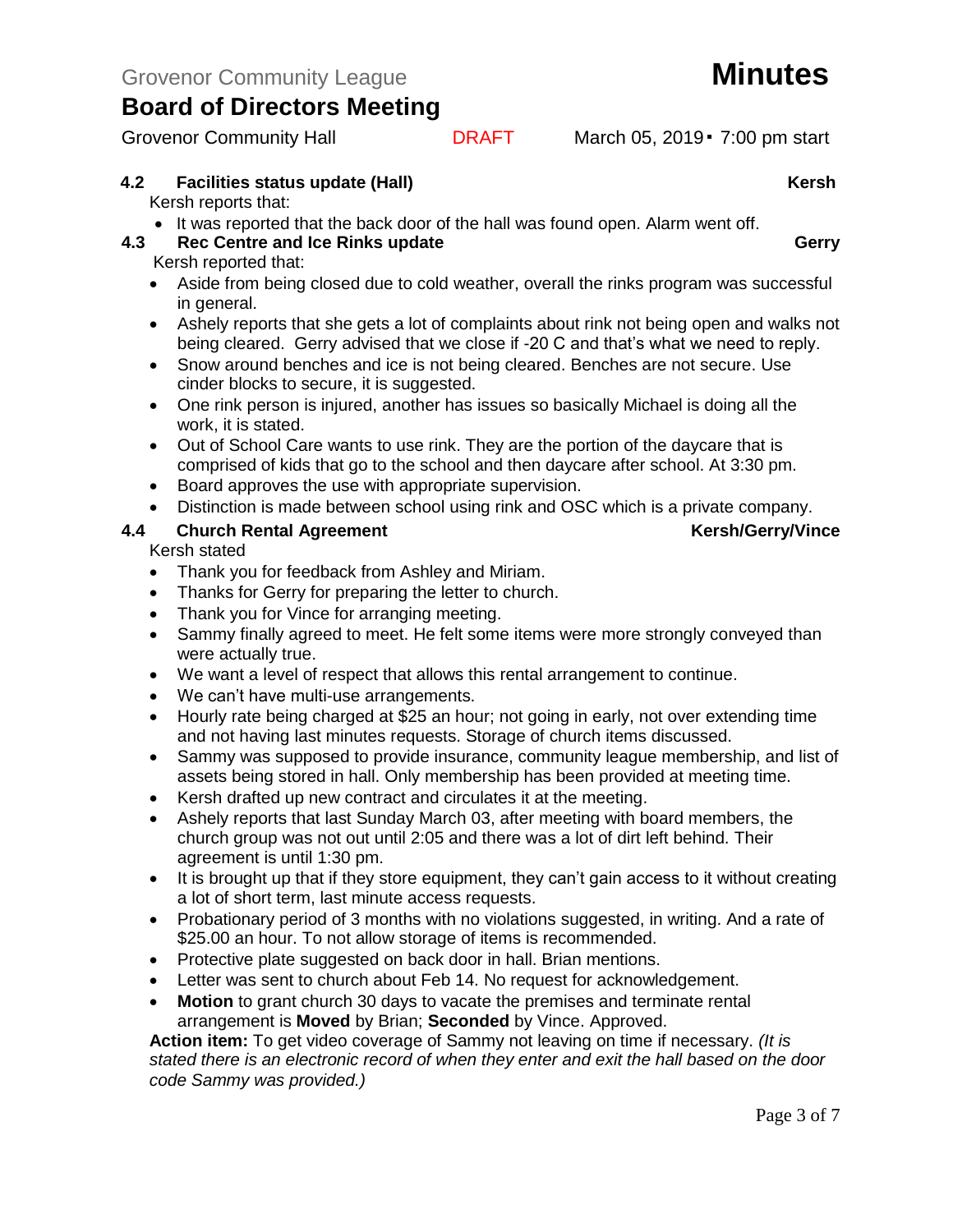- **4.5 Emails to be set up for board – status update Allan**
	- Non-profit verification needed by Tech Soup. They connect non-profits with companies that offer services for free. Tech Soup certification is then passed on to Google.
	- Grovenor website is going to be moving over to Google. This is in process.
	- Internec web interface is not that easy to use.

*Action item: Heather needs last statements from Weebly to submit for reimbursement.*

### **4.6 Webmaster update** see 4.5 above **Allan**

- **4.7 Eaves trough repairs status update Brian/Bill Brian/Bill** Bill reported that:
	- The eavestroughs are done.

# **4.8 Contract policy – update Heather**

Heather reported:

• She has no updates. She will follow up.

### **4.9 2019 Casino Status – update Rosa/Bill/Vince/Gerry**

Rosa states:

- That she is getting responses to volunteer but having trouble filling some positions.
- Old list she has is thinning out. Bill is going to start calling on his volunteer list.
- Some soccer parents have signed up. And Grovenor Parent's Association (Leanne) *Action item: School zone posting to be bumped up by Vince.*

*Action item: She will distribute a master list.*

*Action item: Rosa to forward Bill updated signup list.*

### **4.10 Parking concerns on 144 street Gerry/Vince/All**

Cori Fraser reported:

- A community member who has concerns about parking around the block of school and Grovenor hall emailed the school. She feels that there is basically one-way traffic during rush hour. She received a direct response from CoE that a community wide decision is required. Scott McKeen's office had forwarded original concern raised by local resident.
- The parent council asks people to call the city about this.
- Gerry had discussed this with the board at previous meeting and that the board unanimously supported the City's position that this has to be a community-wide initiative. The school and league need to collect and compile responses for submission to the city. This could be done via website and newsletter.
- School trustee Shelia Dunn wanted this issue dealt with as well.
- Can school not open up more parking for their staff? The use street parking due to limited space in the lot and that they have to pay for parking in the lot. Non-permanent, non-full-time staff and parent volunteer take up street parking as well.
- Drop off and pickup times are the worst for street congestion.
- It is felt the street on the school side could be better cleared and snow removed.
- What is involved in gaining school land for parking?
- Survey of 3 questions could be put on Grovenor social media and webpage to promote jointly – school & board.
- 311 is a complaint line but also system analytics, so don't be afraid to use it.

*Action item: Cori to ask school district about parking lot expansion.*

*Action item: School / league need to compile responses for city.*

Page 4 of 7

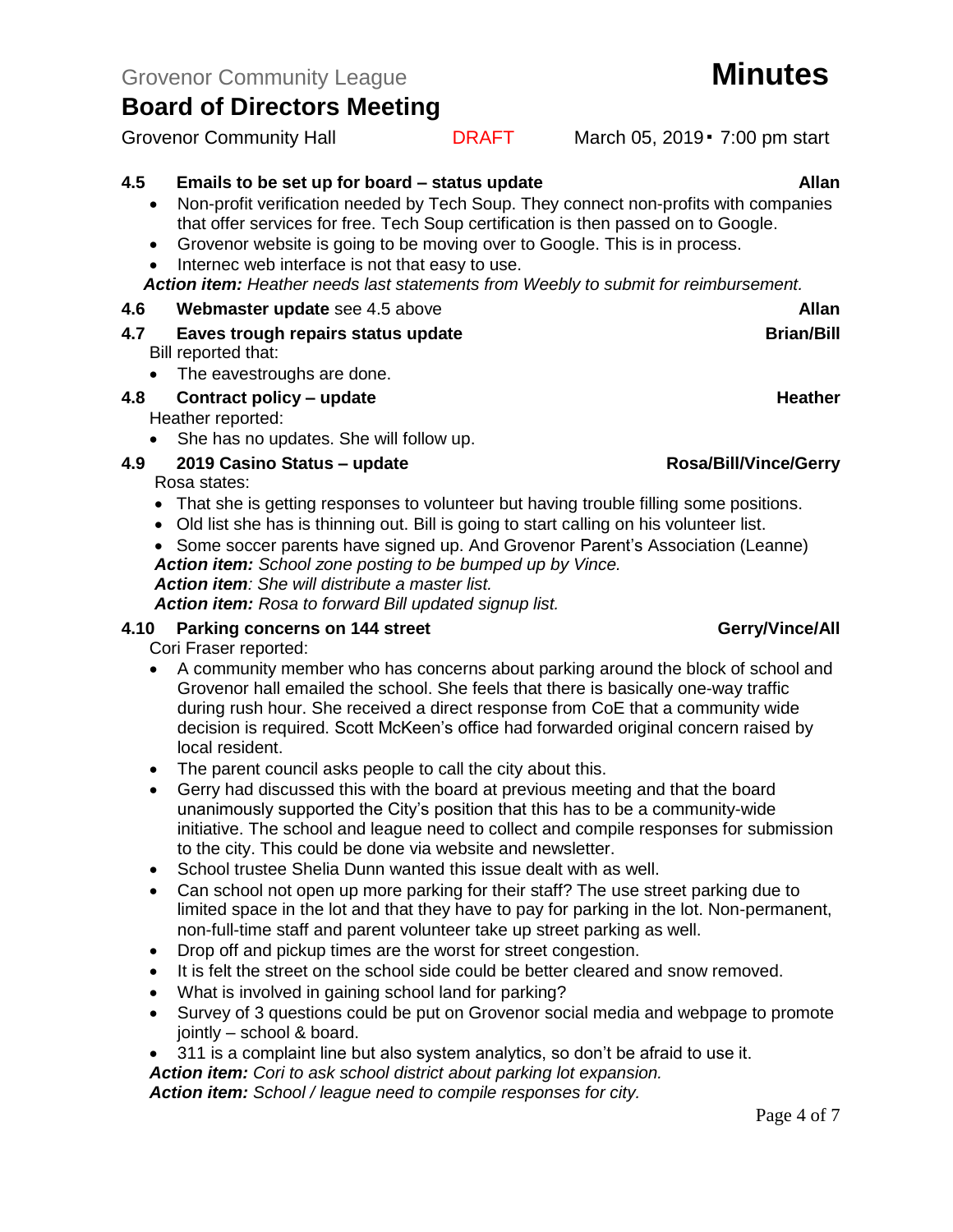*Action item: Cori to create survey questions for board's review and send survey link.* 

### **4.11 Program activities update Actional Activities with the experimental expansion of the Heather**

- Bike parade for June is slated.
- Suggested to ask school for help to promote or volunteer.
- Craft nights are 3<sup>rd</sup> Friday of March and April.
- **Action item:** Heather to ask school for help/volunteers.

### **4.12 Clip Clog grants Kersh** Kersh Kersh Kersh Kersh Kersh Kersh Kersh Kersh Kersh Kersh Kersh Kersh Kersh Kersh

• CLIP and CLOG grants are underway. Input needed by Friday.

### **4.13 Big Bin event Kersh**

• The Big Bin in in process. We are using a local bin company. \$1100 for 2 bins. Should be finalized soon.

### **4.14 Sound system at rink** Kersh Kersh Kersh Kersh

• Long and McQuaid quote sought for sound system at rink. Budgeted for \$5000, quote was just under \$4000. It would be a wired installation.

### **4.15 Other old business All**

**5.0 Action Items update (for items not yet covered)**

## **6.0 New business**

### **6.1 Grovenor School update Cori Fraser**

Cori reported that:

- There is a lot going on at the school.
- There are 3 new classrooms on north sides; everyone seems happy.
- Working on getting library up and running.
- Pre-enrollment starts on Monday. It is done online via School Zone. District change.
- There was a good turnout at the Kindergarten open house last week. More kindergarteners registered now than ever before at this time.
- District feedback survey as part of the pre-registration. The district would like our (board member) feedback on the survey.
- The school has been fundraising for the Stollery Children's hospital. Initiated by student who passed on last year.
- A tree will be planted in Will's honour (student who passed on).
- Cori was asked if there are any current needs the board could help with. Nothing specific currently except to donate to the memorial for student who passed away.
- **Motion** for Grovenor Community league to provide a tree or donation for student memorial. **Moved** by Brian; **Seconded** by Rosa. Passed.
- Kindness club has raised about \$2000 to use in the community. Watch for activities. *Action Item: Cori to send survey to Vince to distribute to board.*

*Action item: For donation or tree to be given to school. Check with Cori for which.*

### **6.2 Other new business All**

### **Adjourned 9:14 pm**

## **7.0 Next meeting – April 02, 2019 ▪ 7:00 pm**

\*Please see January 2019 and December 2018 Income Statements included below.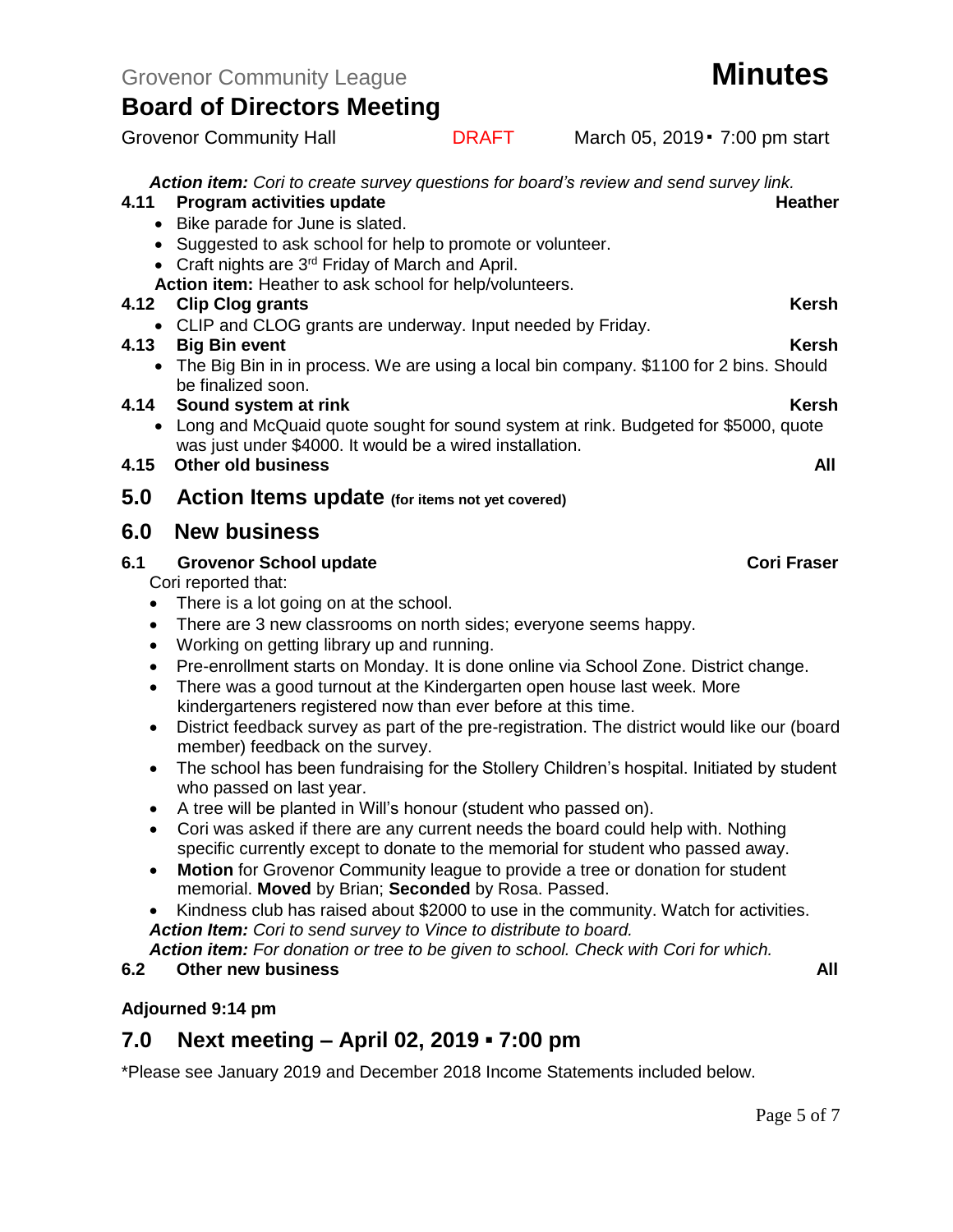Grovenor Community League **Minutes** 

# **Board of Directors Meeting**

Grovenor Community Hall **DRAFT** March 05, 2019 · 7:00 pm start

### **Income Statement**

### **Grovenor Community League**

Reporting period: 2019-01-01 to 2019-01-31 Created 2019-03-05

### Revenue

| <b>Accounts</b>                  | <b>Balance</b> |
|----------------------------------|----------------|
| Program Income - Membership Dues | 465.00         |
| <b>Advertising Income</b>        | 105.00         |
| <b>Hall Rental Income</b>        | 545.00         |
| <b>Total Revenue</b>             | 1,115.00       |

### Cost of Goods Sold (COGS)

| <b>Total Cost of Goods Sold (COGS)</b> | 0.00     |
|----------------------------------------|----------|
| <b>Gross Profit</b>                    | 1,115.00 |

### **Operating Expenses**

| <b>Accounts</b>                  | <b>Balance</b> |
|----------------------------------|----------------|
| <b>Repairs &amp; Maintenance</b> | 2.067.09       |

| <b>Accounts</b>                 | <b>Balance</b> |
|---------------------------------|----------------|
| Telephone - Wireless            | 57.75          |
| <b>Office Supplies</b>          | 73.63          |
| <b>Utilities</b>                | 1,199.45       |
| <b>Meals and Entertainment</b>  | 125.75         |
| <b>Security System</b>          | 147.89         |
| <b>Contract Services</b>        | 7,098.50       |
| <b>Ice Maintenance Expense</b>  | 1,997.68       |
| <b>Rink Shack Attendants</b>    | 1,668.75       |
| <b>Cleaning Services</b>        | 460.00         |
| <b>Total Operating Expenses</b> | 14,896.49      |
| <b>Net Profit</b>               | (13,781.49)    |